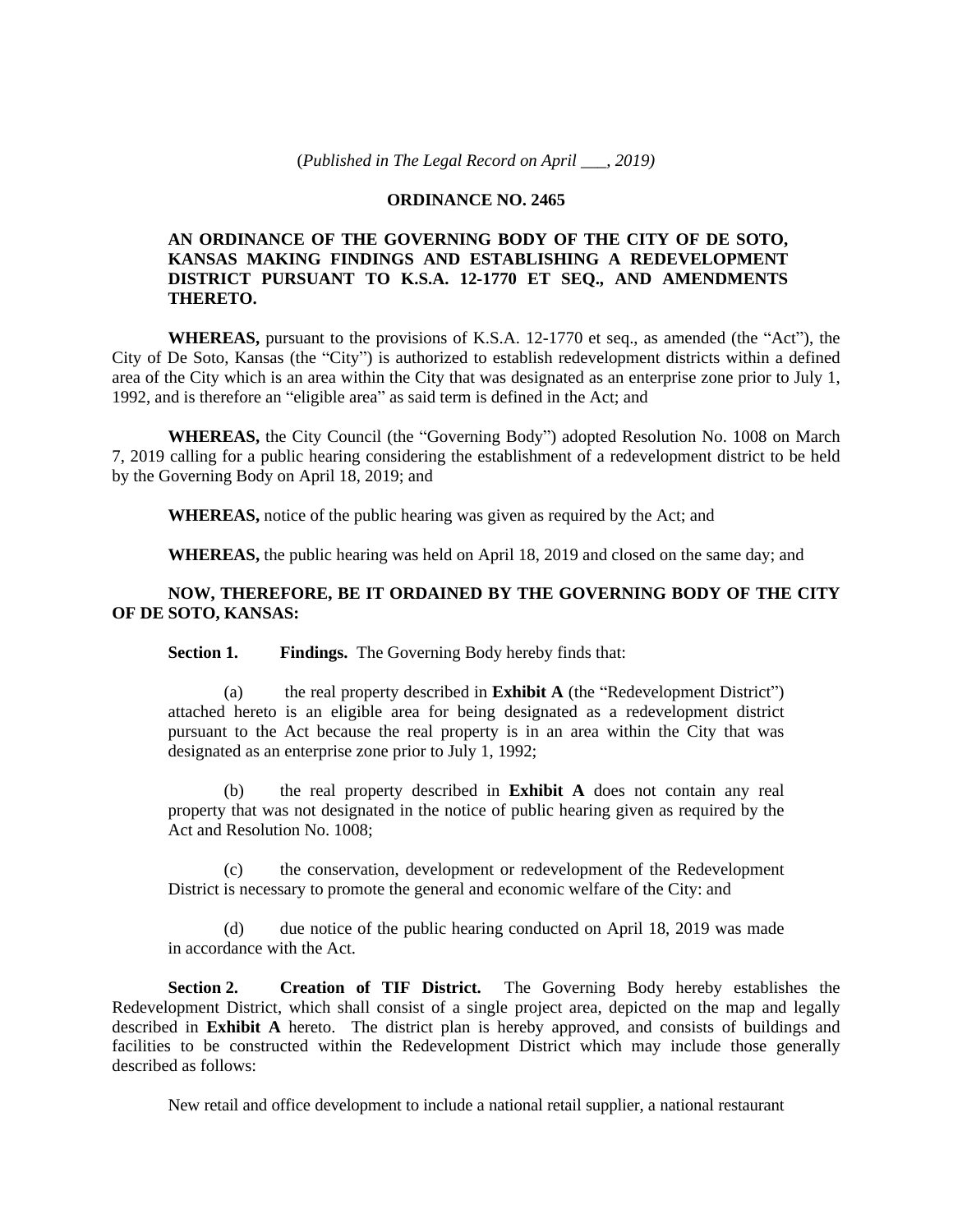establishment, local retail, and professional office uses, including medical, associated public and private infrastructure, and other items allowable under the Act.

**Section 3. Approval of Other Governmental Units.** No privately owned property subject to ad valorem taxation within the Redevelopment District shall be acquired and redeveloped pursuant to the Act, if the Board of County Commissioners of Johnson County, Kansas or the Board of Education of Unified School District No. 232 determines by resolution adopted within thirty days following the public hearing held this date, that the Redevelopment District will have an adverse effect on Johnson County or Unified School District No. 232, respectively.

**Section 4. Further Action**. The Mayor, City Manager, City Clerk and other officials and employees of the City, including the City Attorney, City consultants, and Gilmore & Bell, P.C., Bond Counsel, are hereby further authorized and directed to take such other actions as may be appropriate or desirable to accomplish the purposes of this Ordinance.

**Section 5. Effective Date**. This Ordinance shall be effective upon its passage by the Governing Body and publication one time in the official City newspaper.

**PASSED** by of the Governing Body of the City of De Soto, Kansas on April 18, 2019 and **APPROVED AND SIGNED** by the Mayor.

[SEAL]

Mayor

Attest:

City Clerk